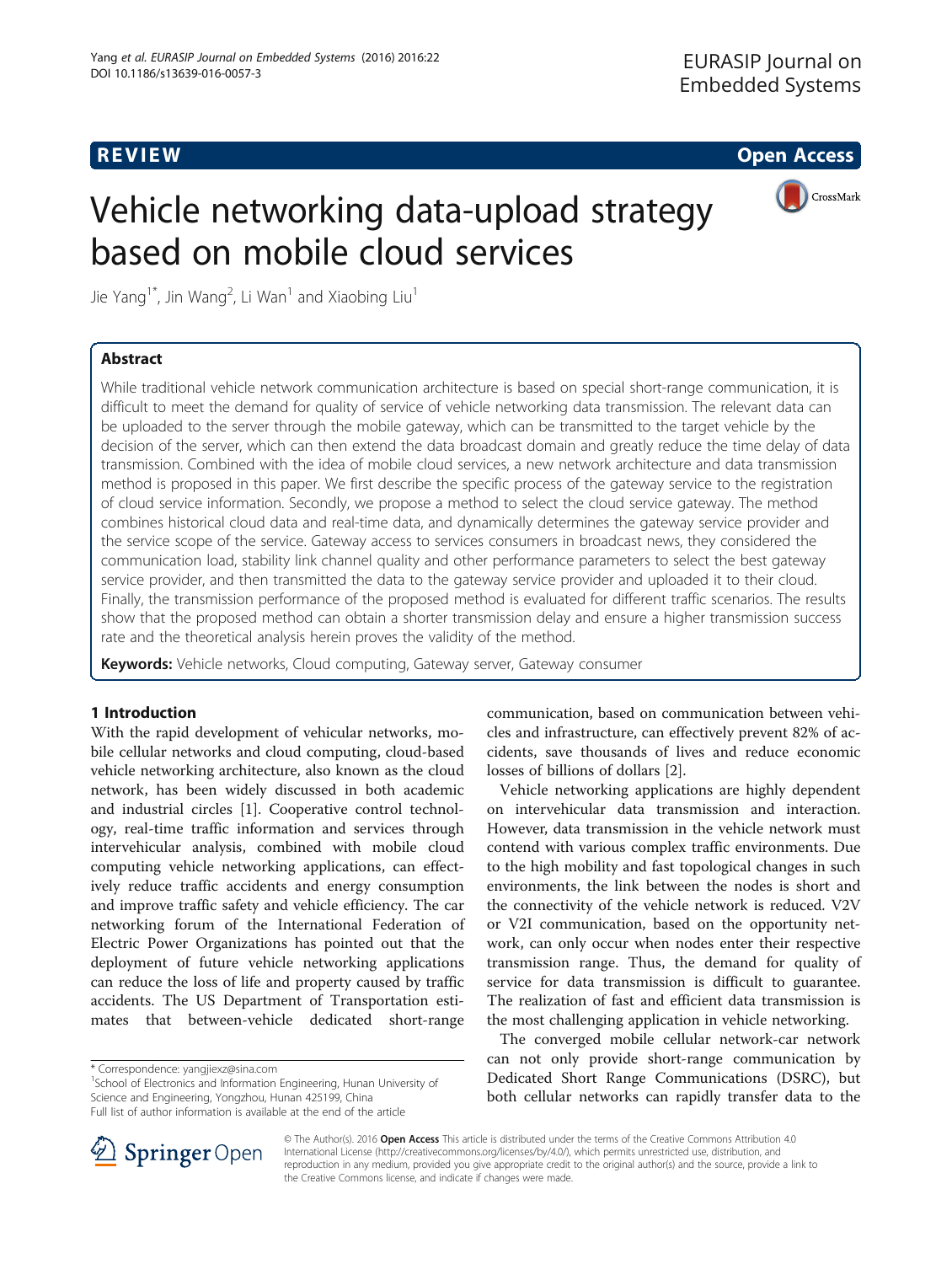remote vehicle. Such a data transmission mode is not overly dependent on traffic density and it can effectively avoid carrying forward the message transmission delay, high and low transmission rate. The current global 3G network development is relatively mature; many countries are now actively promoting the development and deployment of the 4G and 5G networks and related equipment manufacturers and operators intend to speed up the industrial layout of these networks. This provides a good environment for the integration of vehicle networking and mobile cellular networks. However, in the current traffic environment having each vehicle equipped with a cellular network interface is not feasible. Firstly, when road vehicle density is high, vehicles attempting to communicating with the base station will greatly increase the load and transmission delay of the base station. Secondly, if, while maintaining communication with the Internet the vehicle produces a considerable amount of redundant data, this will generate significant network traffic costs which will reduce its commercial attraction. Therefore, it is more feasible to select a suitable gateway to access the Internet from the peripheral equipment of the vehicle using a cellular network interface. This process is mainly based on DSRC, and the cellular mobile network communication as the auxiliary communication architecture is the future developmental direction of car networking [\[3](#page-7-0)].

Our paper puts forward a form of vehicle networking architecture based on mobile cloud services and studies how to upload the data to the cloud dataupload strategy within the architecture. Compared to the existing methods, the cloud can use both historical data and real-time data to determine the scope of gateway system (GWS) services and services that participate in the service, thereby enhancing the service coverage of the gateway service provider, thus saving channel resources. After receiving the service information, the gateway controller (GWC) comprehensively considers the data transmission requirements and GWS-related performance to select the best GWS for data-upload. This combines global information and GWS local information to select the optimal transmission path, reduces data transmission delay and improves transmission success rate.

# 2 Review

The development of cloud computing provides a new way to solve the problem of gateway selection and data transmission in vehicle networking architecture [\[4](#page-7-0), [5](#page-7-0)]. The main idea behind cloud computing is that some of the complex and difficult-to-manage local work entrusted to the cloud will be returned to local cloud processing. On the basis of traditional cloud computing, mobile cloud computing is a new research area. It

focuses mainly on research into how mobile agents interact with the current environment. By combining the local data and global data acquired by the cloud, the data are processed to obtain an optimal solution. This action effectively shares the scheme with the neighboring network nodes and does not have to give all the tasks to the cloud. Compared with traditional cloud computing, mobile cloud computing can considerably reduce communication and channel resources which enables more reasonable use of computing and storage resources, thus improving work efficiency.

Taking the optimal path of the vehicle as an example, in the traditional sense this generally refers to the shortest path taken by the vehicle to reach its destination. However, this means that all vehicles can in theory navigate a similar local optimal path, which leads to traffic congestion with other road vehicles. However, in the mobile cloud computing environment, mobile cloud agents can combine the global information of the cloud with their own through a sensor or through local information interaction with surrounding vehicles. This provides different paths for vehicle reference, so as to balance the various road traffic loads and achieve an overall optimal situation. However, the application of mobile cloud computing depends to a large extent on network node data transmission and information interaction; the best way to quickly and efficiently transfer data to the mobile cloud agent in each network node is the key point of this paper.

In the current traffic environment, there are a large number of network nodes that can connect to the Internet and provide an Internet access service. These network nodes may also have some computing and storage capacity. The mobile cloud agent, which is composed of these network nodes, is called the gateway service. The cloud needs to manage the service time and scope of these gateway services. In a traffic situation, the gateway server periodically broadcasts service information to the surrounding vehicles. Vehicles that require gateway services are called gateway consumers. The gateway server selects the best gateway server to access the Internet according to the received service information and, through that gateway server, to upload the data to the cloud. After receiving the data from the cloud, the data are processed and analyzed to distribute them to the target area. This method is adapted from Wu et al. [\[6](#page-7-0)]. Combining the data-upload method and distribution method in this way can greatly reduce the data transmission delay, while expanding the broadcast domain. Due to the presence of a large number of potential gateway services (GSW) in the current traffic environment, we used the notion of mobile cloud computing to propose a new mobile cloud-based networking architecture and data-upload strategy.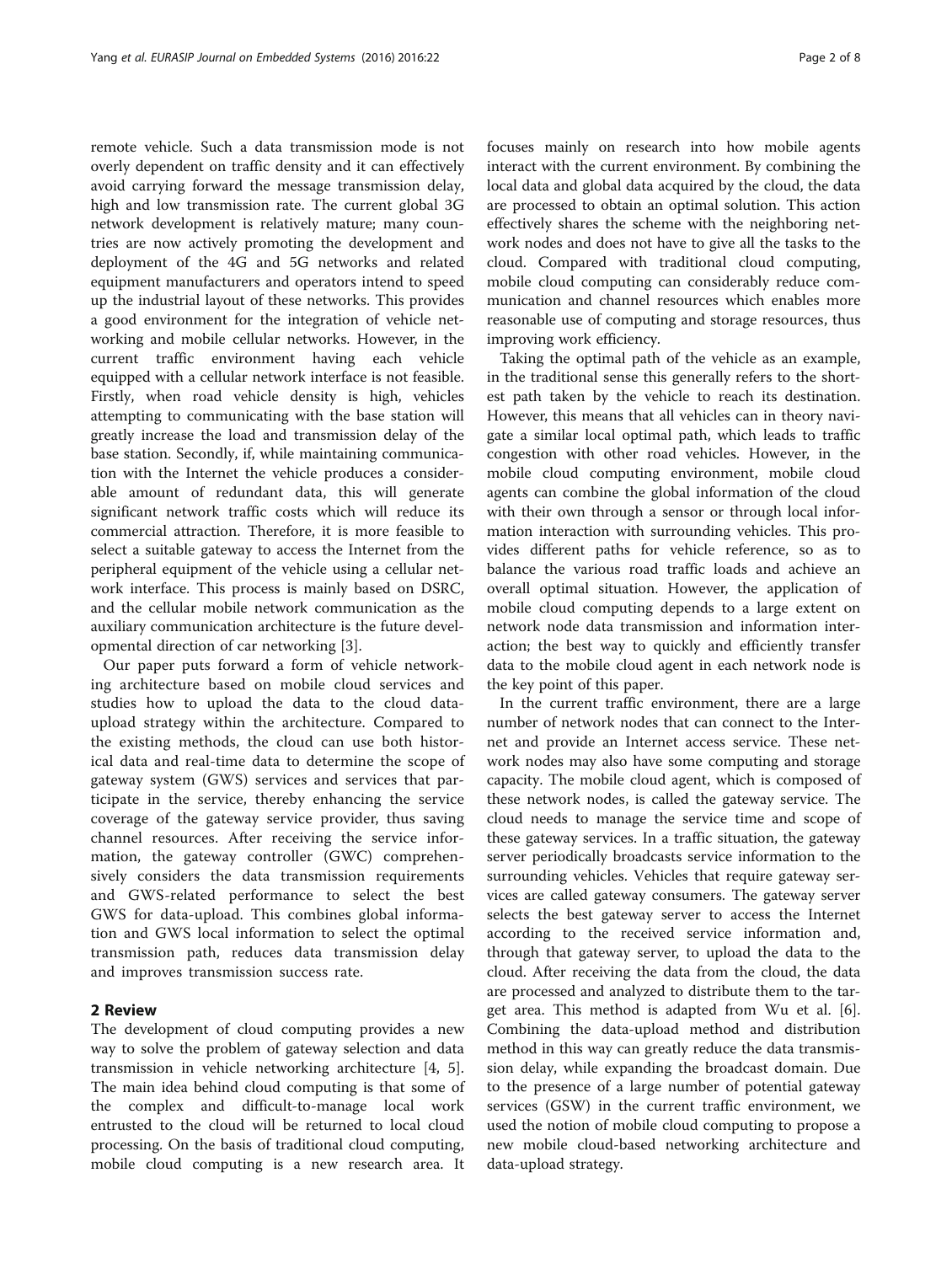At present, the data transmission method is mainly based on two kinds of communication architecture [\[7](#page-7-0)]: (1) V2V or V2I communication architecture based on DSRC and (2) vehicle networking communication architecture based on the mobile gateway.

Now, car networking data transmission research is mostly based on DSRC car networking architecture: Byehkovsky et al. [[8\]](#page-7-0) proposed a multihop broadcast protocol based on geographic location information. A cross-layer broadcast protocol is proposed in PMBP by Bi et al. [[9\]](#page-7-0) and A multihop broadcast communication protocol based on intersection traffic phase information is proposed by Zhang et al. [[10\]](#page-7-0). However, although the data transmission method based on Dedicated Short Range Communication (DSRC) can transmit the data to the node of the vehicle, the data transmission quality of service (QoS) is hard to guarantee.

For example, based on DSRC vehicle networking communication scenarios, the road section 2 on the vehicle A traffic accident, the need to pass the safety message to the road section 1 and 3 on the road section of the vehicle. Due to the presence of the traffic lights, the maximum communication distance between the two waves of the shortest distance of more than DSRC, cannot be carried forward to the way the security message in a timely manner to the road section 1 of the vehicle. In addition, due to the interference of the signal at the intersection of the building, the security information cannot be transmitted to the vehicle in a timely manner to 3 of the road. Section 1 and section 3 of the vehicle due to inability to receive timely message security to a large influx of sections 2, may cause serious traffic congestion. Then, the distal end of the vehicle cannot get the timely security message, leading to inability to advance the optimal path planning, and cannot conducive to police cars and ambulances and other special vehicles quickly arrived at the scene to deal with traffic accidents.

Through the mobile gateway, data can be sent to the area that cannot connect to the DSRC. Then it can solve the DSRC based on the communication mode of time delay problem. Vehicle B and vehicle C can connect to the Internet through the cellular mobile network, and in the event of a safety accident, vehicle A send the safety message in the V2V mode to the vehicle C.

The vehicle C uploads data to the server, and the server transmits the data to vehicle B. Then the data is transmitted to the road section 1 by vehicle B and vehicle C as security message relay. Compared with the traditional V2V transmission mode, the transmission mode of the combined V2V and V2I will undoubtedly improve the connectivity of the whole road vehicles, and the transmission delay is not easy to be affected by the location of the vehicle.

Cellular mobile networks are ubiquitous in the traffic environment, especially in the urban traffic environment;

the cellular mobile network can significantly improve the rate of data transmission and increase broadcast coverage. However, current research focuses mainly on network convergence architecture and there is little research on the network broadcast of the cellular network.

Based on the VANETLTE hybrid architecture network, Zhioua et al. [[11\]](#page-7-0) propose a QoS-balanced gateway selection method and Jia et al. [[12\]](#page-7-0) present a form of queuing-vehicle cooperative data-upload method.

# 3 Data-uploading method based on the mobile cloud service

# 3.1 Problem discussed

Based on mobile cloud services in the car networking architecture, vehicles request to upload data to the server before the gateway service has been acquired by the surrounding GSW of the relevant information and they are stored in the GSW list. How to select a suitable gateway service provider from the list according to the data type and gateway server's relevant parameters, and how to quickly upload the data to the cloud are the focuses of this section.

Using communication resources as an example, in the current urban environment there may be massive distribution to service gateway nodes, such as those equipped with the 4G network interface for buses or taxis, or through a fiber-optic cable connected to the Internet in the Roadside Unit (RSU) etc. Through these nodes, the vehicle can pass data to the cloud and can also receive data from the cloud. Some nodes, in addition to providing gateway services, also have the ability to process and analysis the received data.

The following section presents a composite gateway selection vector, which comprehensively considers link stability (LET), network signal strength (RSS), transmission bandwidth (BW), service cost (CC), packet error rate  $(e_n)$  and transmission load  $(CL)$  to calculate the vector value. A small vector value is selected as the service GSW. The gateway selection vector calculation method is as follows:

$$
F = a_1 \times \left(1 - \frac{LET}{LET_{max}}\right) + a_2 \times \left(1 - \frac{RSS}{RSS_{max}}\right) + a_3 \times \left(1 - \frac{BW}{BW_{max}}\right) + a_4 \times \frac{CC}{CC_{max}} + a_5 \times \frac{e_p}{E_{max}} + a_6 \times \frac{CL}{CL_{max}}
$$
(1)

(1)Link stability  $(LET)$  LET is a measure of the link stability between the current vehicle and the GWS.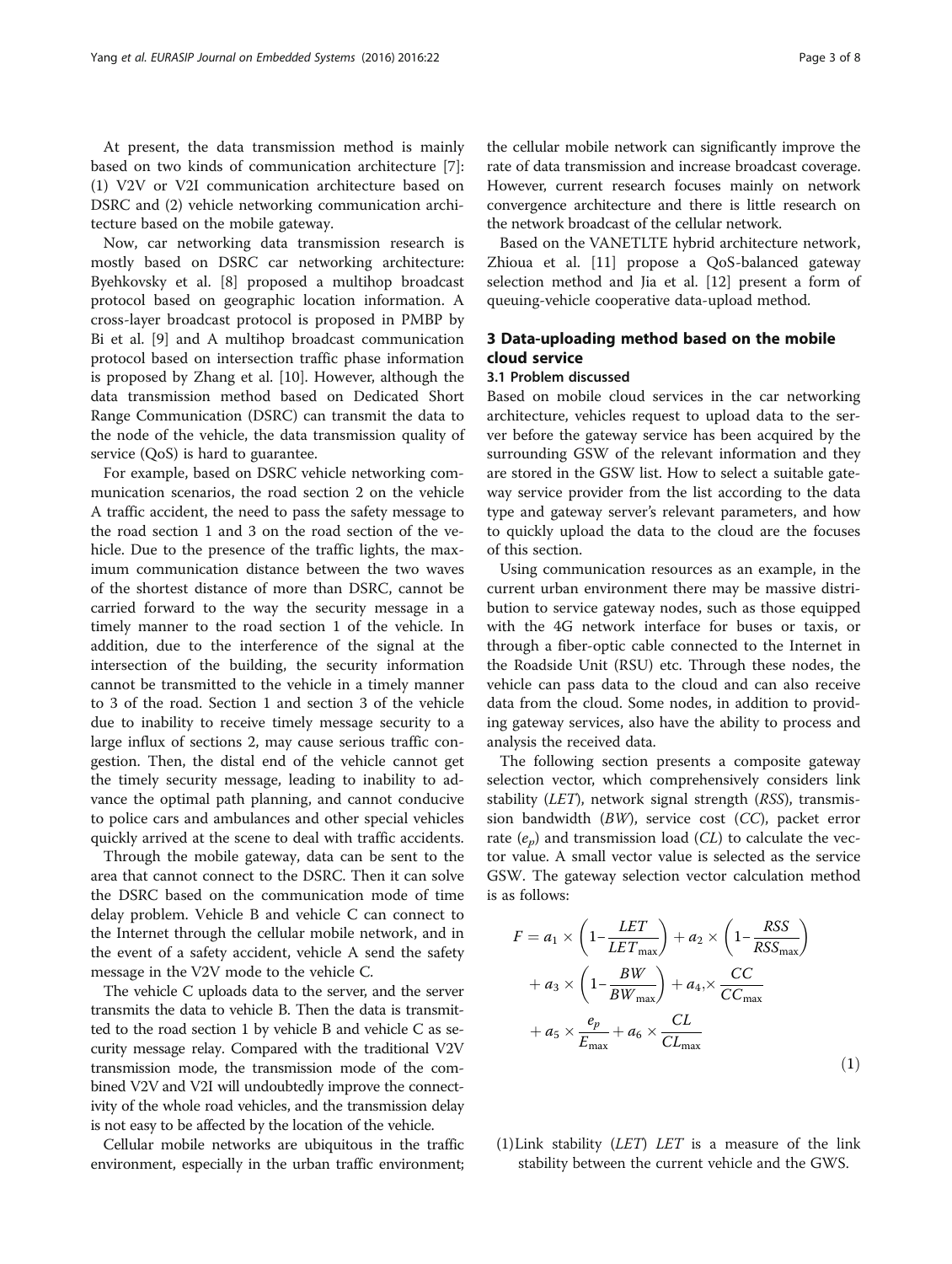Based on vehicle location and travel direction, the speed of the vehicle can be calculated, and it can be used to explain if two vehicles are in the mutual communication range in the next period of time. Suppose the coordinates of  $i$  and  $j$  of the two vehicles are, respectively,  $(x_i, y_i)$  and  $(x_j, y_j)$  and  $v_i$ and  $v_i$  show the speed of the vehicle,  $\theta_i$ and  $\theta_i$ , respectively, are the slope of the road with respect to the X-axis of the vehicle node, and  $R$  is the transmission radius. The formula for calculating LET is then as follows:

$$
LET_{ij} = \frac{-(ab+cd) + \sqrt{(a^2+c^2)R-(ad-bc)^2}}{a^2+b^2},
$$
 (2)

here,

$$
a = v_i \cos\theta_i - v_j \cos\theta_j, \nb = x_i - x_j, \nc = v_i \sin\theta_i - v \sin\theta_j, \nd = y_i - y_j.
$$

(2) Packet error rate  $e_p$ 

 $e_p$  reflects the quality of V2V communication based on DSRC and can be obtained from the measured signal to noise ratio of the physical layer. By means of Binary Phase-shift Keying (BPSK) modulation, the packet error rate,  $e_p$ , of data transmission by white Gaussian noise channel is as follows:

$$
e_p = 1 - \left[1 - Q\left(\sqrt{\frac{2P_r}{R_b \times N_0}}\right)\right]^L, \tag{3}
$$

here,  $Q(x) = \left(1/\sqrt{2\pi}\right) \int_x^{\infty}$  $e^{-t^2/2}dt$ 

in the above,  $N_0$  is the noise energy spectral density,  $P_r$ is the received signal power and  $R_b$  is the base rate of data transmission.

This section mainly relates to the theoretical analysis of GWS access delay and GWC data transmission delay. In order to analyze the performance of this method, the mathematical model of this section is based on the following three points:

- (1)The vehicle from the end of the road comes into the road at a speed of  $\nu$ . The number of vehicles entering the road is subject to a Poisson distribution of  $\lambda$
- (2)The vehicles are equipped with a global positioning system and data transceiver equipment

# (3)The physical channel is reliable and does not generate errors

 $TC(G_i, G_{i+1})(i=0, 1, \dots, n)$  represents the transmission delays of the cloud sending messages to the GWS.  $TD(G_i, G_{i+1})(i=0, 1, \cdots, n)$  represents the broadcast delay from the GWS sending-beacon to all target area vehicles.  $T(G_i, G_{i+1})(i=0, 1, \dots, n)$  indicates that the time delay of the service information is received by all the target vehicles in the subsection. Then:

$$
T(G_i, G_{i+1}) = TC(G_i, G_{i+1}) + TD(G_i, G_{i+1}), \qquad (4)
$$

and

:

$$
T_{ac} = \max\{T(G_0, G_1), T(G_1, G_2), \cdots, T(G_n, G_{n+1})\}.
$$
\n(5)

Suppose the random variable  $x$  represents the number of vehicles entering the road within the time interval (0, t]. The density function and mathematical expectation of x can then be expressed as follows:

$$
P(x = n) = \frac{(\lambda l)^n \times e^{-\lambda l}}{n!}
$$
 (6)

$$
E(x) = \lambda l. \tag{7}
$$

If d represents the distance between two adjacent vehicles, then  $d = vt$ . If two cars can communicate with each other, then  $d \leq R$ . The conditional probability density function and mathematical expectation of  $d$  is then as follows:

$$
P(d = k|d \le R) = \frac{1 - e^{-(\lambda k/\nu)}}{1 - e^{-(\lambda R/\nu)}}\tag{8}
$$

$$
E(d) = \frac{\nu}{\lambda} - \frac{R}{e^{\lambda R/\nu} - 1}.
$$
\n(9)

The number s of vehicles in the vehicle transmission distance can be expressed as follows:

$$
E(s) = |R/E(d)| = |\frac{R\lambda(e^{\lambda R/\nu} - 1)}{\nu(e^{\lambda R/\nu} - 1) - R\lambda}|.
$$
 (10)

The average number of hops for data transmission in a section of *l* length is as follows:

$$
h(l) = \left| \frac{E(x) - 1}{E(s)} \right| = \left| \frac{\lambda l - 1}{E(s)} \right|.
$$
 (11)

Beacon single-hop delay  $T_b$  is defined as the time interval from which the beacon is successfully received and forwarded from the beacon to the receiving node. Because the beacon sends no back-off process and message confirmation,  $T_b$  can be expressed as follows:

$$
T_b = T_{\text{aifs}} + \delta + L_b/r_b,\tag{12}
$$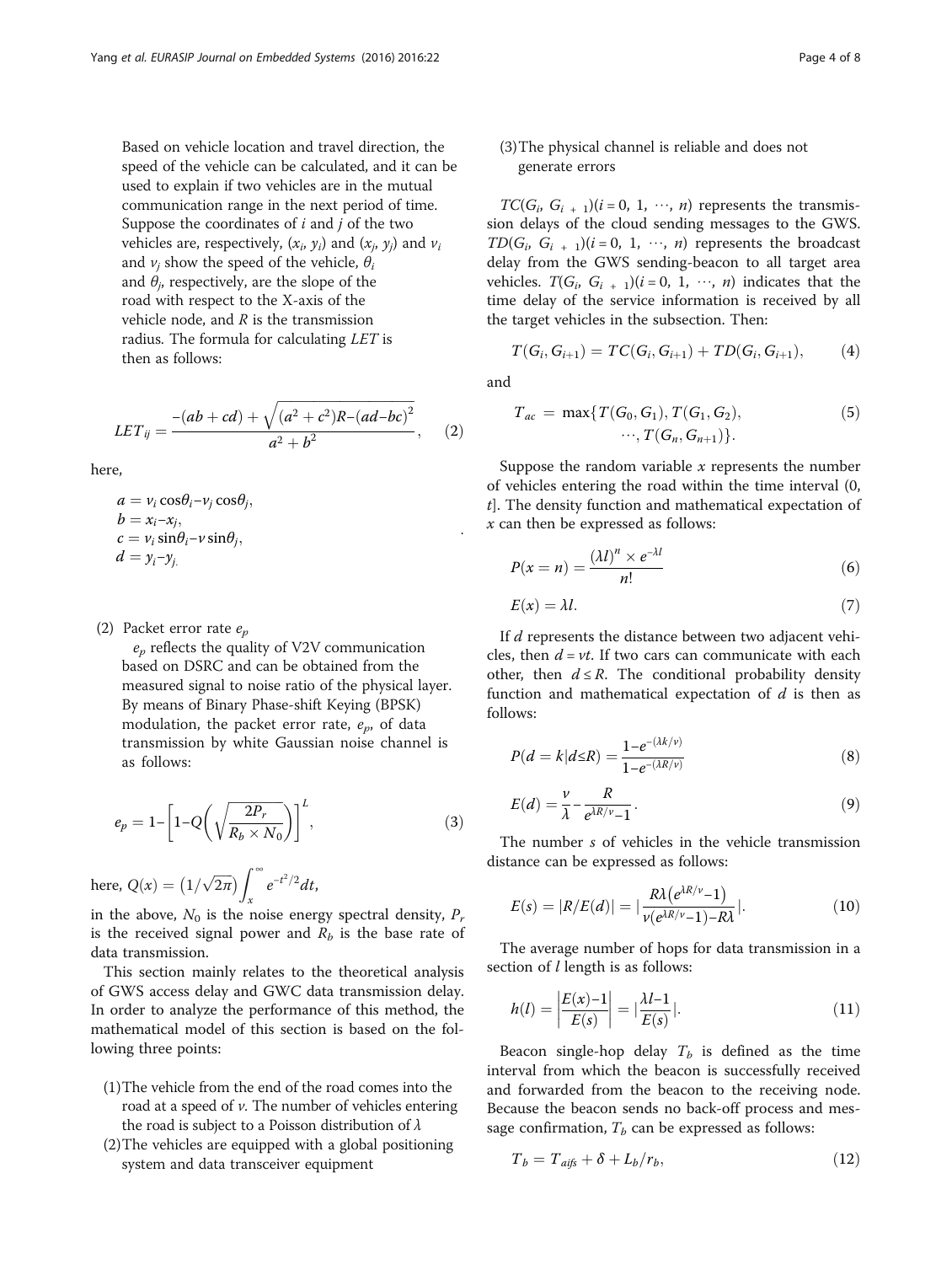where  $T_{\text{airs}}$  is the arbitrary frame interval.  $\delta$  is the average time when the timer changed to 0,  $L<sub>b</sub>$  is the size of beacon and  $r<sub>b</sub>$  is the speed of transmission.

$$
TD(G_i, G_{i+1}) = T_{\text{aifs}} + \delta + T_b \times \left| \frac{h(l_{rs})}{2} - 1 \right|, \quad (13)
$$

where,  $l_{rs}$  is the length of road section. With GWC as the selected service gateway, the data transmission of a single hop transmission time  $T_d$  can be expressed as follows:

$$
T_d = \sum_{m=0}^{\infty} e^m (1-e) \left[ T_{sijs} + \omega + \delta + L_d / r_b + m \times (T_{sijs} + \omega + \delta + L_d / r_b) \right],
$$
\n(14)

where,  $T_{sifs}$  stands for the short frame interval,  $L_d$  is the transmission data size and  $\omega$  is the time of the back-off process.

$$
\omega = \sum_{j=0}^{C W[3]} (\omega | j) \frac{1}{C W[3] + 1}
$$
\n(15)

$$
\omega|j = \begin{cases} \sum_{k=1}^{j} \overline{Y}_k, j \in [1, CW[3]] \\ 0, \qquad \qquad j = 0 \end{cases}
$$
 (16)

where, CW[[3\]](#page-7-0) represents the contention window size of the third types of channel access type messages,  $Y_k$  represents the time length of the first time slices in CW[AC], AC is the channel access type and  $\overline{Y}_k$  is the average of  $Y_k$ .

Suppose the distance from the vehicle to the service gateway is  $l_c$ , then:

$$
T_{tr} = \sum_{m=0}^{\infty} e^m (1-e) \left[ T_{sifs} + \omega + L_d / r_b + m \times (T_{sifs} + \omega + L_d / r_b) \right] + T_d \times \left[ \frac{h(l_c)}{2} - 1 \right].
$$
\n(17)

# 3.2 Experiments

We wrote the simulation program on the OMNeT++ and SUMO platforms. OMNeT++ is mainly a simulated vehicle node communication protocol. SUMO is used to simulate traffic scenarios.

In this paper, through simulation experiments based on data-upload strategy-related properties of mobile cloud services, including GWS information service coverage, channel occupancy rate, access delay, data transmission delay and transmission rate, we propose to verify our theoretical analysis and other related agreements presented herein.

3.3 Service information coverage and channel occupancy Figure 1 shows the relationship between the coverage rate of GWS service information and traffic density. P is the proportion of GWS accounting for the total number of vehicles.

Because of the delay in receiving service information, this time-lag will cause the service information to be out of date. In the experiment, if the vehicle only receives the service information for which the transmission time delay is more than 5 s, the vehicle is not counted as being in the service range of the vehicle.

As can be seen from Fig. 1, CDUL can guarantee a high coverage rate of service information in the case of different GWS ratios and traffic densities. When the vehicle density is too low, the connectivity of the vehicle is relatively low, and service information delay is too high. At this time the service message coverage is relatively low. However, the cloud can dynamically adjust the number of service information broadcast hops so that even if the GWS ratio is low, it can actually guarantee the service information coverage rate to be greater than 95%.

Figure 1 also shows the use of the traditional beacon broadcasting method of service information coverage. At this point, because all GWS only broadcasts one hop for service information, when the GWS number is too small it is difficult to ensure service coverage.

Figure [2](#page-5-0) shows the relationship between channel occupancy rate and vehicle density. It shows that GWS service information does not take up too much of the channel resources under different GWS ratios. This is because the cloud in the choice of service gateway can effectively avoid GWS. This is compared with the channel occupancy rate without the use of CDUL and it is clear that when all the GWS are involved in the service, a large amount of service information broadcasting leads to excessive channel resource occupancy and, especially when the request for gateway service is less, channel

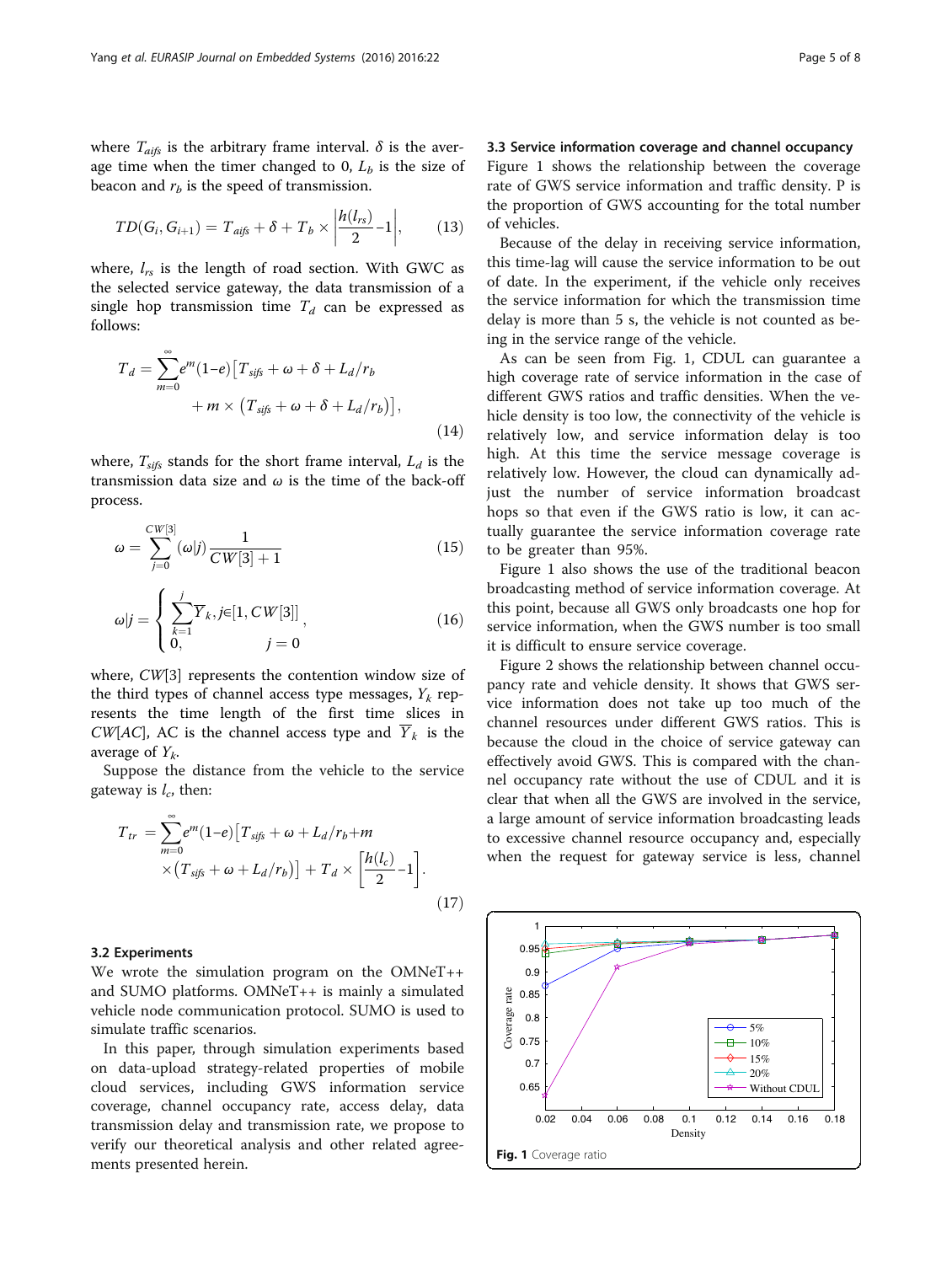<span id="page-5-0"></span>

resource waste is serious and not conducive to the rapid broadcast of other urgent messages.

### 3.4 Access delay

GWS access delay is composed of two parts: cloud transmission delay (TC); and service information broadcast delay (TG). TC is related to network type and transmission bandwidth factors. In the experiment, the 4G network environment, which covers a wide range of urban traffic environments, is selected to test the transmission delay of the TC network. One hundred sets of tests were performed at different locations during the test. The measured results are shown in Fig. 3. From Fig. 3 we can see that time delay (TC) is concentrated over 7–15 ms.

Figure 4 shows the relationship between GWS service information broadcast delay (TG) and traffic density.

When the traffic density is low at sections, the gateway number is too small. Information service is needed through multi hop manner to pass to the road of the vehicle. Due to the inter vehicle lower connectivity, the vehicle cannot directly send service information to the surrounding vehicles and work on the carrying forwarding mode, which leads to the traffic density is 0.02 and





the access delay is relatively high. If the GWS ratio is 5% at this time, the entire section is only 2 GWS. Access delay is greater than 1s, and it is difficult to ensure that the vehicle quickly receive service information. In addition, from the experimental results, it is shown that the delay of transmitting information from the cloud to the GWS is much longer than that of the GWS to broadcast the service information to the surrounding vehicles. So as far as possible, the choice of some static service gateway can effectively reduce the access delay. From Fig. 4 it can be seen that the traffic density is 0.02 units/meters, and the vehicle can provide information broadcast service through carrying forward. On the whole, the experimental results have a high consistency with the theoretical curve.

# 3.5 Data transmission delay

Figure 5 shows the GWC data transmission delay under different traffic densities. It can be seen that when the GWC node reaches a certain number, data transmission delay is very low, and in different traffic densities when the transmission delay environment is very stable, the experimental curve and the theoretical curve have a high degree of consistency.

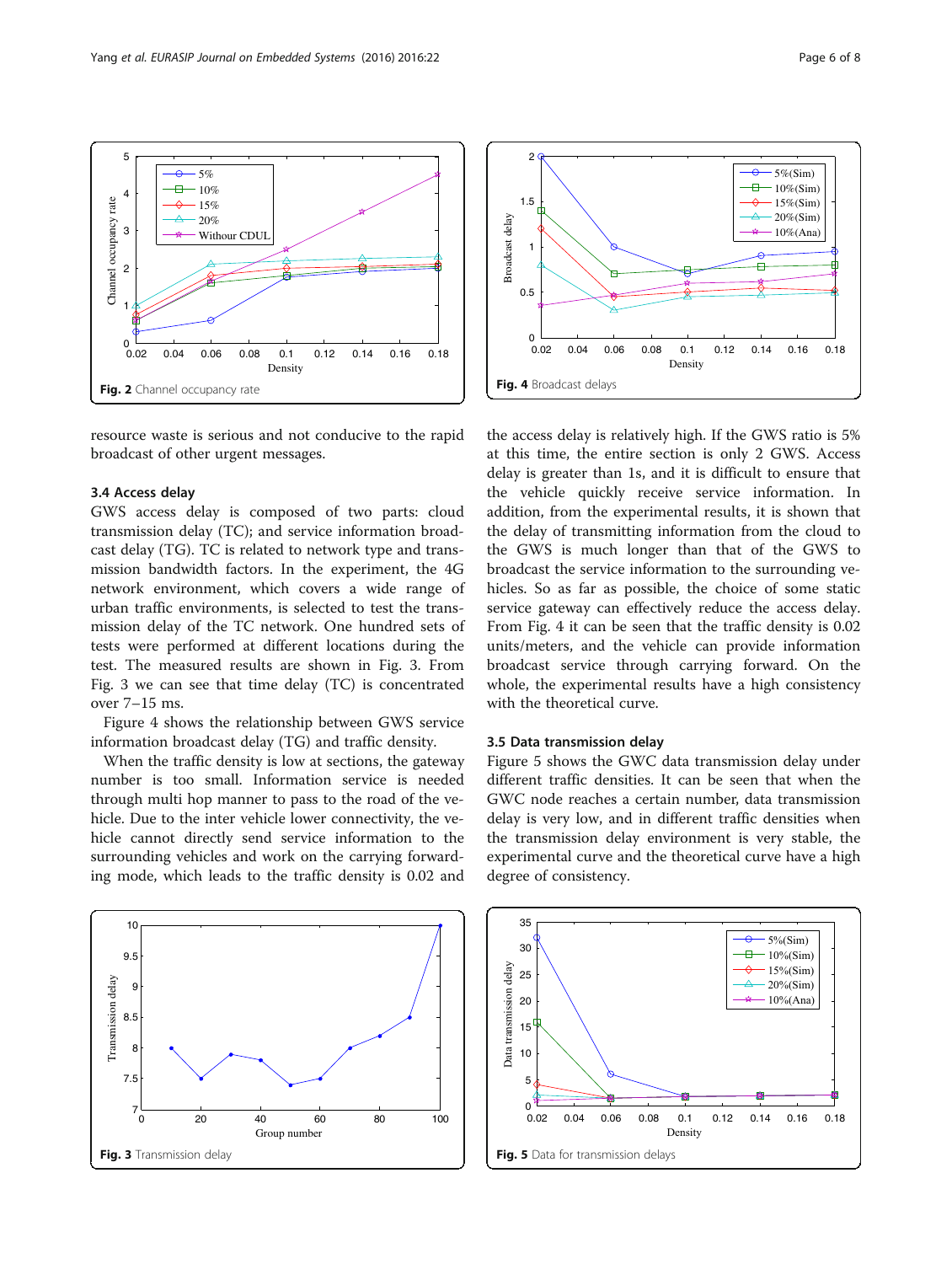Figure 6 compares the cloud data upload largely (CDUL) with the gateway selection method clustering multi-gateway management (CMGM): (1) in view of the sparse data, we can see that the emergency message transmission delay, which is higher than that of the proposed method in this paper, can be seen from the experiment and that comparisons with CMGM delay time can be made. This is because in the CMGM protocol, a certain range of vehicles passes through a gateway to upload data, resulting in the gateway communication load being too high, whereas the choice of service gateway in CDUL is more dispersed and the communication load of each GWS is balanced. At the same time, the communication quality of the GWS is fully considered and the delay of data transmission is reduced when an emergency message is delivered; (2) in view of the relatively large data, the traffic information transmission delay with higher link stability is compared. It can be seen that when the traffic density is high, the CMGM will lead to high data transmission delay. In the choice of GWS, CDUL is considered for the link stability, communication load and other factors. Such a large data in the transmission of traffic information can ensure the lower transmission delay.

#### 3.6 Data transmission rate

Figure 7 compares the transmission loss rate of CDUL and CMGM under different densities. CMGM will lead to a large number of vehicles in the same range selecting the same gateway, so that the gateway to send buffer queue packets overflows. In addition, if the mobile gateway is too concentrated this will lead to a large number of data transmission collisions. And CDUL in the gateway selection to avoid the GWS too concentrated, while considering the various GWS communication loads in order to avoid a large number of vehicles choosing the same gateway. As can be seen from Fig. 7, CDUL data transmission in the low packet has a loss rate, and with





the increase in traffic density, packet loss rate increases slowly.

As can be seen from the experiment, when the GWS density reaches a certain level, the service information broadcast method proposed in this paper has higher coverage rate and lower channel occupancy rate. Compared with the existing methods, the transmission delay and packet loss rate of data upload is lower which is reflected in the very stable performance curve. If GWS density is too low, the performance parameters of the five have a certain effect, but in the current traffic environment it is very easy to meet the demand of GWS density, especially in many city buses and taxis with the deployment of such a large number of 4G network interfaces. A number of private cars have also begun to use such a network interface. It can be predicted that with the development of the car networking and mobile cloud services, some of the static GWS will also begin to be significantly deployed. Additionally, according to the mobile cloud services based on mobile network architecture and using a data-upload method to ensure that reliable data are rapidly uploaded to the cloud, this will not make too high a demand on the channel and communication resources.

# 4 Conclusion

All kinds of security, transportation, entertainment applications rely heavily on intervehicle and vehicle and the cloud of data transfer and interaction. In order to quickly and reliably upload data to the cloud, this paper first proposes a new, mobile, cloud-based networking architecture. The architecture divides the network nodes into three layers, namely the cloud, the gateway service provider layer and the gateway layer. Gateway services to the cloud register service information and status information by choosing which of the cloud services participate in the choice of cloud services. After gaining access to service information, gateway consumers, according to their own data transmission needs, select the